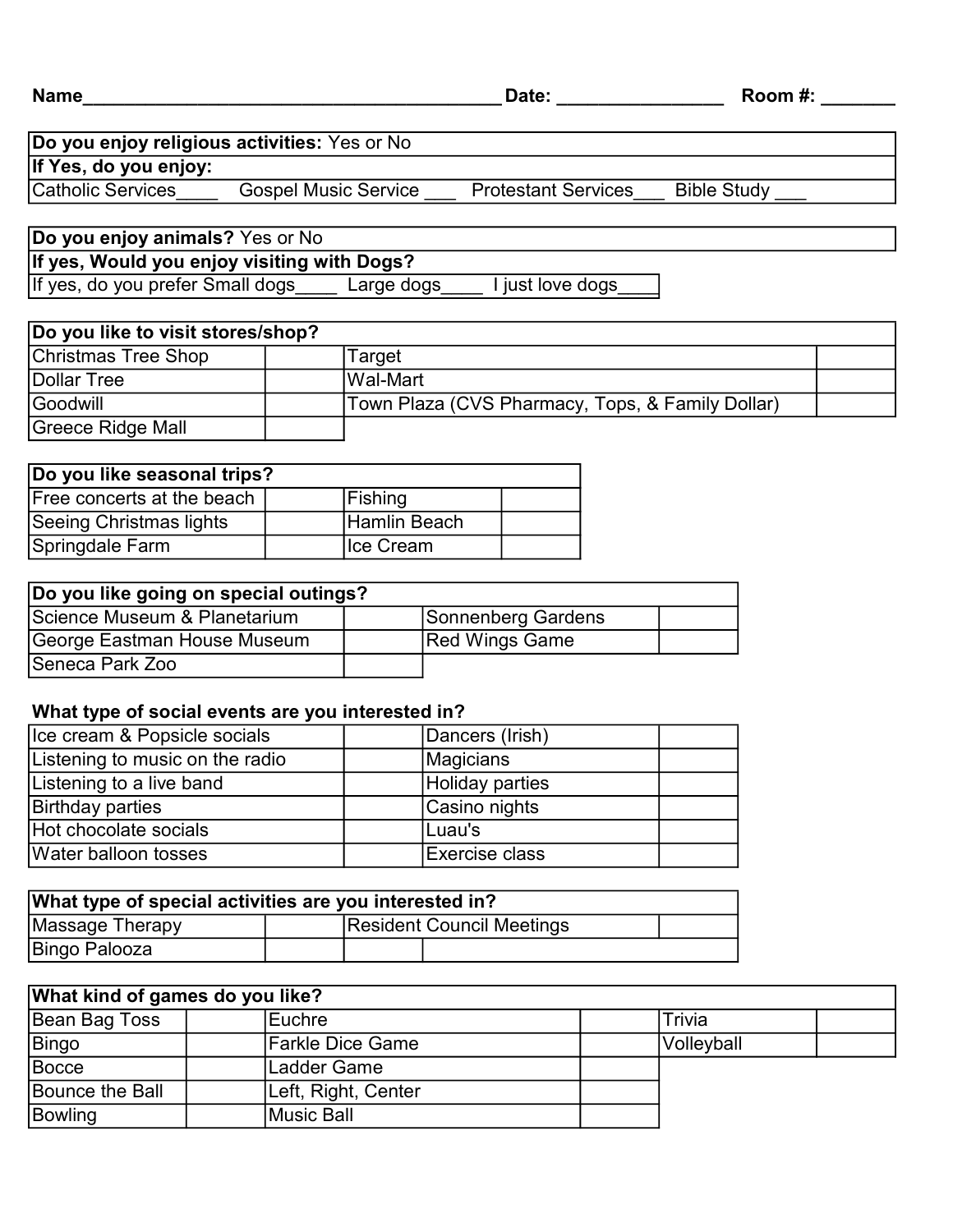| <b>Brain Games</b> | Pictionary/Hangman          |  |
|--------------------|-----------------------------|--|
| Day at the races   | Seasonal Games & Activities |  |

| <b>Other activities</b>                |                          |        |
|----------------------------------------|--------------------------|--------|
| <b>Manicures</b>                       | <b>Arts &amp; Crafts</b> |        |
| <b>Movies</b>                          | Coffee & Cookies         | (OVER) |
| <b>Snacks &amp; Refreshments</b>       |                          |        |
| Do you consider yourself to be social? |                          |        |

Do you enjoy larger group activities or do you prefer smaller group, or do you prefer more one on one activities?

Do you like to be active? Yes or no

Do you like physical activity (like walking, cardio exercise, etc.), or to be mentally stimulated (crossword puzzles, word searches, etc.) or both?

## What kind of music do you enjoy?

## Are you or morning person, or do you prefer to attend activities later in the day?

| Do you want reminders for specific activities? Yes | No |  |
|----------------------------------------------------|----|--|
| If yes, which activities? (you can decide later)   |    |  |

| Do you enjoy playing games? Yes |             | No |                         |
|---------------------------------|-------------|----|-------------------------|
| Card games                      | Board games |    | Physically active games |
| If yes, what kinds of games?    |             |    |                         |

| Do you enjoy watching movies? Yes         | N∩ |
|-------------------------------------------|----|
| If Yes, what kind of movies do you enjoy? |    |